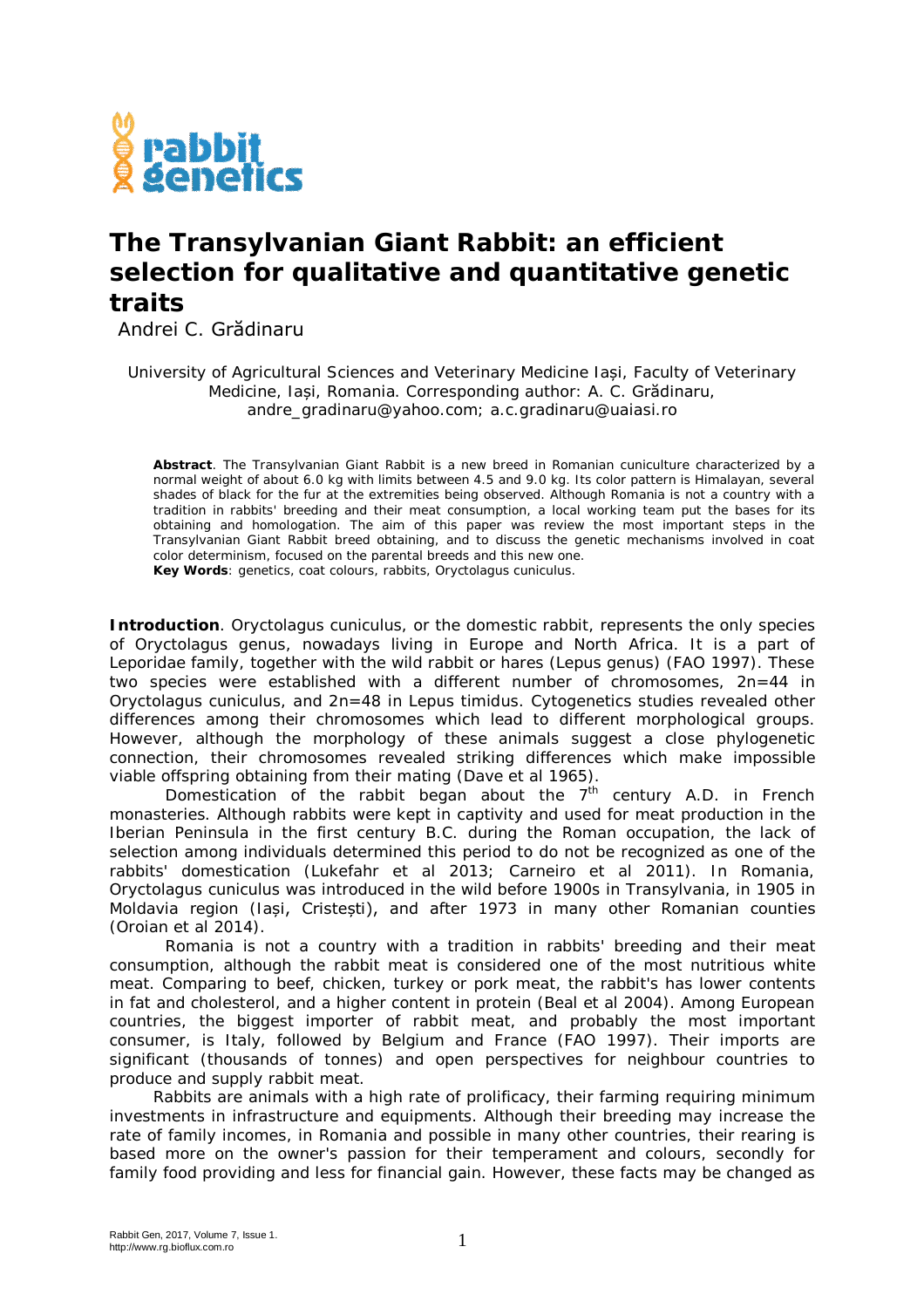a result of people's interest increasing for rabbit meat consumption. There are necessary genetic improving workings in rabbit populations in order to obtain hybrids characterized by a higher efficiency of feed consumption recovered in weight gain. These may be followed by others in which a description of rabbit meat quality and its consumption benefits for human health are well-pointed out.

Up to now, several researchers fullfiled these requirements for a solid development of Romanian cuniculture (Frunză et al 2015, 2014; Petrescu-Mag et al 2014b; Botha et al 2013, 2011; Petrescu-Mag et al 2012, 2011, 2009). Petrescu-Mag, Botha and their collaborators successfully performed workings in Romanian cuniculture in order to obtain and to characterize new rabbit breeds (Petrescu-Mag et al 2014b; Botha et al 2013, 2011; Petrescu-Mag et al 2012, 2011, 2009). Frunză and her collaborators studied different characteristics of rabbit meat and found a higher water loss in rabbit meat that in hare meat, without significant differences between sexes. They also reported the highest protein content in Longissimus dorsi muscle and the highest lipid content in intercostal muscles of Belgian Giant Rabbits (Frunză et al 2014, 2015). These works are important and should be continued in order improve the new obtained rabbit breeds and to characterize their meat.

The aim of this paper is to review one of the most important work in the nowadays cuniculture, the obtaining of Transylvanian Giant Rabbit breed. Its obtaining is considered a real success both for qualitative and quantitative traits, this review being focused on colour and productive traits of this breed.

**Which was the starting point in the Transylvanian Giant Rabbit breed obtaining?**  During 2008-2009, a flock of 20 native rabbits was aquired, considered as a maternal breed and crossed with other breeds. The first paternal breed was represented by a Californian male reared in Romania. The following matings included Giant Papillon Rabbit females and a German Giant Rabbit male, each one having a specific role in the Transylvanian Giant obtaining. For example, the Californian breed contributes with the uniformization of colour pattern (himalayan) in the resulted offspring from mating with native females, and a good skeletal and muscular support. Both Giant Papillon Rabbit and German Giant Rabbit concur at the improvement of the body size, the German Giant Rabbit having a greater contribution in this regard (Botha et al 2015; Ilyés et al 2016; Petrescu-Mag et al 2014a, 2012, 2009).

**The genetic bases of coat colour in rabbits, with discussions focused on the used breeds and the obtained Transylvanian Giant Rabbit**. The color pattern of the Giant of Transylvania Rabbit is pointed black white (Himalayan), as a result of c<sup>h</sup>c<sup>h</sup> genotype at C locus and other favourable combinations at different loci. But, what does "loci" means and how they are involved in the colour pattern of rabbits' coat? A "locus (plural "loci") represents a gene position in the structure of a DNA molecule. In metaphase, the DNA reaches its maximum of condensation, being visible for the first time the bicromatidic chromosomes. The specific number of chromosomes for a given species is represented by the half of its chromosomal pairs (in domestic rabbits: 44 chromosomes disposed in 22 pairs). Each chromosomal pair contains a maternal and a paternal chromosome with the same morphology and similar genetic information, called homologous chromosomes. The homologous chromosomes get together in the egg cell of each individual as a result of different gametes or sex-cells combination (one gamete coming from the maternal genitor and the other, from the paternal genitor). The simplest variant of a character encoding involves the interaction among two genes which are on the same position ("locus") on homologous chromosomes. In the course of evolution, a gene from a specific locus may suffer different mutations, resulting different variants called "alleles". For each animal, only two alleles can be found at each locus on homologous chromosomes, but at the level of entire population can be found more mutated alleles in different genotypic combinations. However, in rabbits not only a single locus is involved in coat colouring, but five different loci, each locus with different alleles containing. In addition to them, other minor (modifier) genes tend to change (modify) their expression in coat colourings (Lukefahr et al 2013).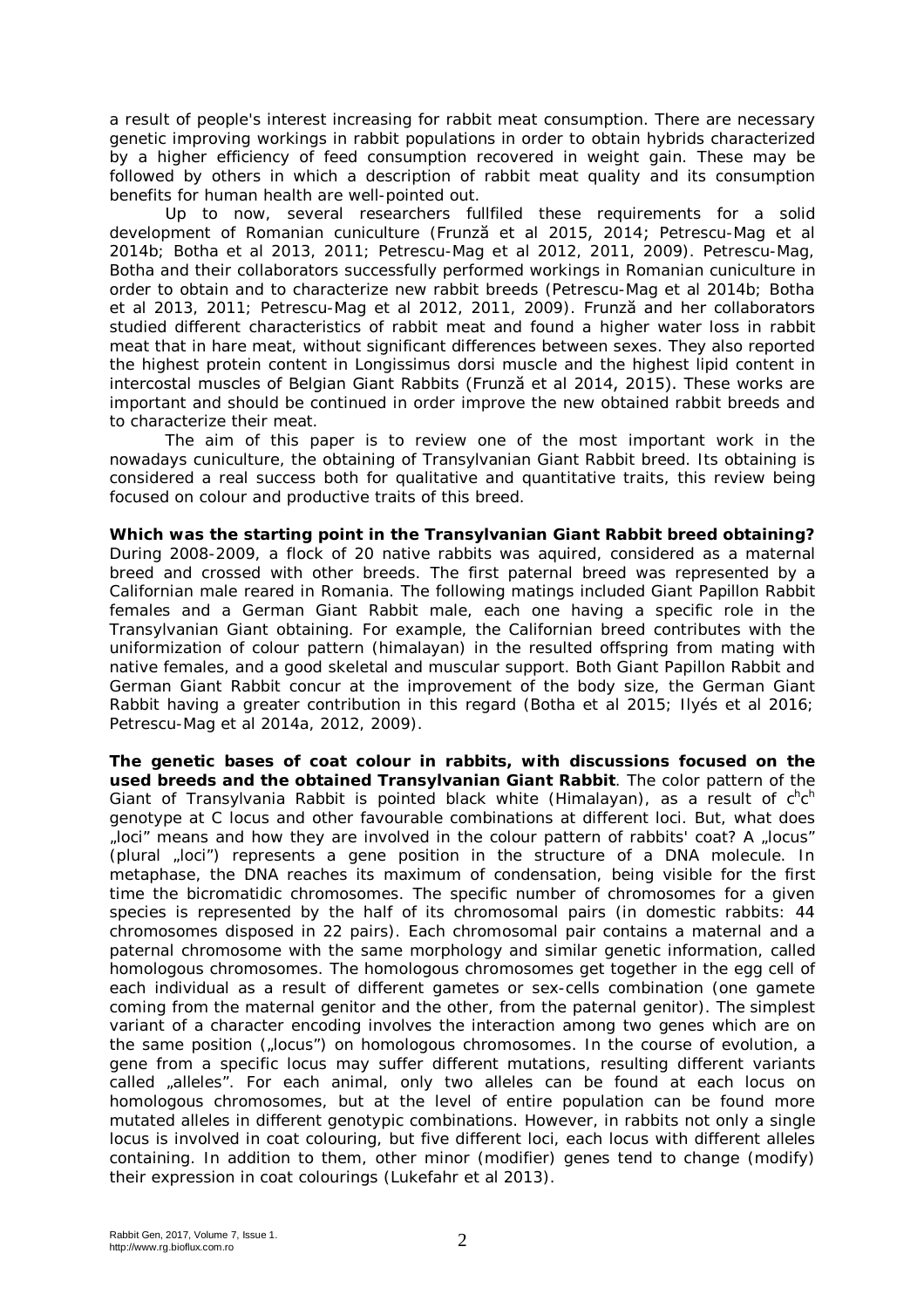The most important genes for coat color in rabbits are named accordingly to the name of their product or effect: A – Agouti, B – Black/Brown, C – Colored, D – Dilution, E – Extension.

At *Agouti locus* are known three allelic variants in the following order of dominance: *A>a<sup>t</sup>>a*. Individuals carrying *A* allele (*AA*, *Aa<sup>t</sup>* or *Aa* genotypes) express agouti phenotype which is the result of black (eumelanin) and red (pheomelanin) pigments distribution in the structure of the hairs. The hairs of an agouti rabbit are with different areas of colors, black at their tips, a yellow band in the middle, and black to bluer at their base (FAO 1997). The recessive allele *a t* to *A* allele is responsible for black fur on the dorsal region of the body, including the head and ears. Therefore, individuals with  $a^t a^t$  or  $a^t a$  genotypes at this locus are without the agouti color in these regions (Lukefahr et al 2013). The non-agouti mutation is recessive to both  $A$  and  $a<sup>t</sup>$  alleles. Individuals with *aa* genotype do not have a yellow band in their hairs, being uniformly dark (solid-colored or "self") (Lumpkin & Seidensticker 2011).

At the *B locus* are found only two alleles: *B* and *b.* The dominant allele *(B)* is responsible for eumelanin production so individuals with *BB* or *Bb* genotypes are with black fur (they must contain an *aa* genotype at *A locus*). The *b* recessive allele produces brown pigment instead of black, when individuals are with *bb* genotype. The brown color is expressed in different varieties when the A locus is occupied by dominant, recessive or combined genotypes *(AA, a<sup>t</sup>a<sup>t</sup>, aa, Aa<sup>t</sup>, Aa, a<sup>t</sup>a), but this is not a reliable statement* without taking into account the remaining three major loci.

At the *C locus* different alleles are found. Among them, a complete dominance and sometime an incomplete dominance are claimed. The most dominant *C* allele is responsible for the full amounts of melanin production in the fur, skin, eyes, and hence, for the expression of coloring (Covrig et al 2013; FAO 1997). The recessive *c* allele inhibits the melanin synthesis, individuals with *cc* genotype being albino, without pigment in hair, skin or eyes (the albinism locus is epistatic over the color loci). Among *C* and *c* alleles are known  $c^{ch}$  allele for chinchilla type, in which the expression of coloring is suppressed in the middle band of the hair, and  $c^h$  allele for Himalayan type, in which only hairs at the body extremities are black (Lumpkin & Seidensticker 2011; FAO 1997).

At the *D locus* only two alleles are found. The *D* allele produces normal pigmentation density (in *DD* or *Dd* individuals), whereas the *dd* genotype causes a dilution of the pigment granules , translated" into a blue phenotype in the case of black dilution, or beige phenotype in the case of yellow/brown dilution (FAO 1997).

*E* series include five alleles in the following order of dominance:  $E^d$  (black agouti)  $>$  *E*<sup> $\circ$ </sup> (steel agouti) > *E* (agouti) > *e*<sup>*i*</sup> (Japanese brindling) > *e* (red or yellow). These alleles control the normal extension of black (*E* alleles) or yellow (*e* allele), with the possibility of changing the balance between eumelanin and pheomelanin in agouti hair. For example, an individual with *aa* genotype at the *A* locus will be with black fur; if its genotype formula is completed by the *ee* genotype at the *E* locus, there will increase the pheomelanin pigment in the hair, tending to replace the eumelanin. The yellow and red rabbit breeds have to posses the *ee* genotype at this locus (Oroian et al 2016; Lukefahr et al 2013; Lumpkin & Seidensticker 2011; FAO 1997).

Considering the breeds involved in Transylvanian Giant Rabbit obtaining, there are possible several remarks:

- The genetic structure of native females firstly used as a maternal breed of Transylvanian Giant Rabbit is difficult to be established because of widely variation in their phenotype (Petrescu-Mag et al 2009).
- The first male of Californian breed which was used in crossings with native females was with Himalayan pattern of its coat. This phenotype occur best in the condition of  $c^h c^h$  genotype at the *C* locus. As Ilyés et al (2016) noticed, the other genotypes at the remaining four loci must be favorable for this pointed black white expression: without agouti dominance at *A* locus *(aa),* with black possibility of expression *(B\_)* (instead of the underline may be found either a dominant or recessive allele, the resulted phenotype being not changed)*,* with black hairs arranged only at extremities *(c<sup>h</sup> c h ),* without any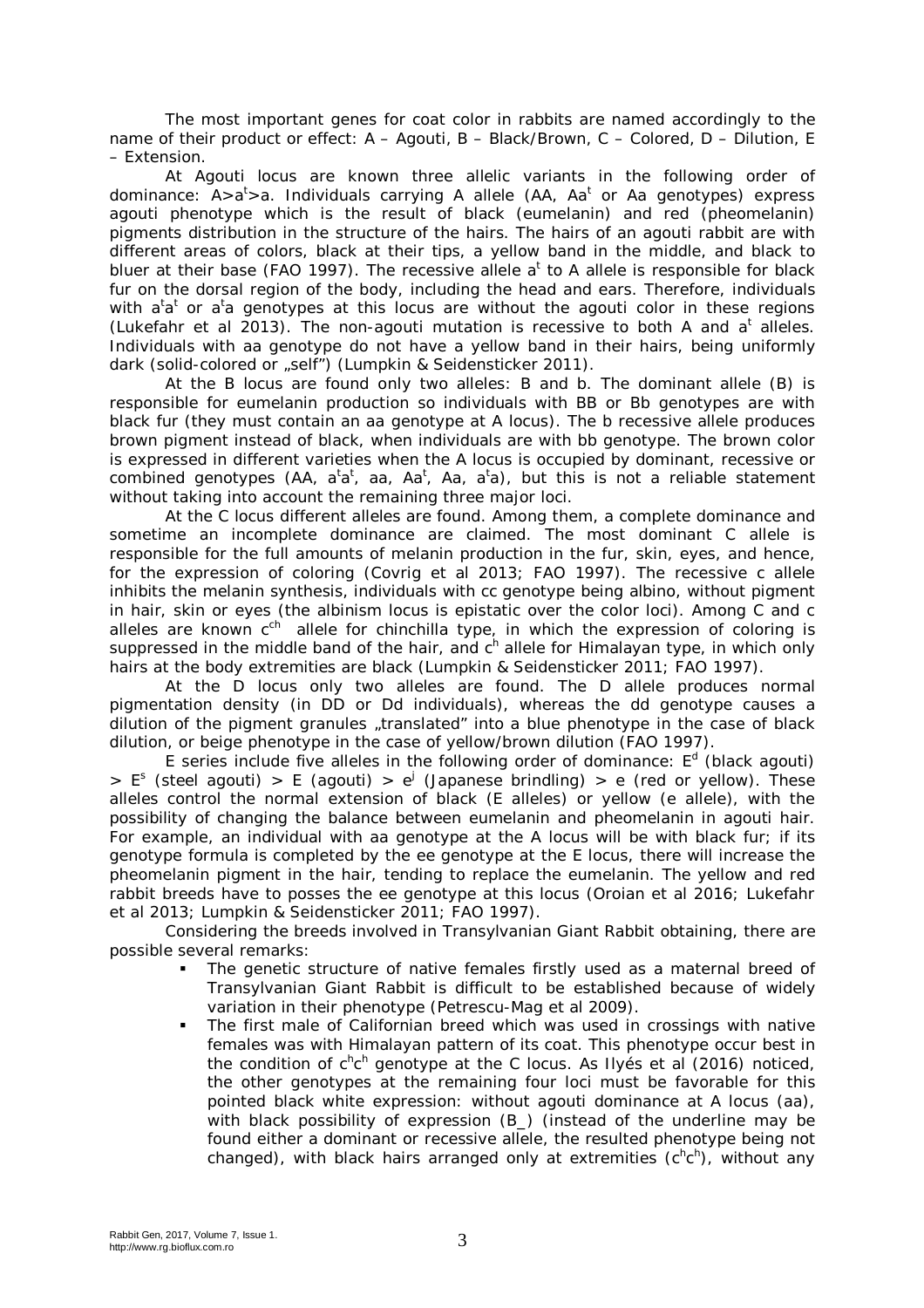possibility of black dilution *(DD)* or black replacing pigment in the structure of the hair  $(E^d$ <sub>)</sub>.

- The phenotype of the Giant Papillon Rabbit is determined by the *En* gene (which is in addition to the *A-E* series). The White Spotting gene *(En)* is dominant to the normal *(en)* gene, the preferred phenotype of Giant Papillon Rabbit resulting from the heterozygous genotype *Enen*. The dominance degree seems to be incompletely, the dominant homozygous rabbits *(EnEn)* being whiter than the heterozygous ones, and the *enen* rabbits are blacker (Lukefahr et al 2013; FAO 1997).
- The German Giant Rabbit, the German Grey Rabbit or the Grey Giant (bred from the Flemish Giant Rabbit) is predominantly steel grey in its color due to *A\_B\_* genotypes which favors agouti pattern, and *E <sup>s</sup>\_* which favors steel agouti. The *C\_* genotype favors the full coloring of the hairs and the *D\_* genotype allows a normal pigmentation density without any dilution of the pigment granules. Lukefahr et al (2013) consider the genetic formula *A\_B\_C\_D\_E<sup>s</sup>E* the most suited for the steel agouti phenotype.
	- **In Transylvanian Giant Rabbit the pattern color is Himalayan. Several** shades of black for the fur at the extremities were obtained because of incomplete dominance of c<sup>h</sup> allele. Lukefahr et al (2013) reported that the rabbit with  $c^h c$  genotype is a fader version of  $c^h c^h$  genotype. Oroian et al (2016) consider the gray extremities a result of the Himalayan genes at the *C* locus  $(c^h c^h)$  associated with the *EE* genotype at the *E* locus. They also consider that a quite perfect Giant of Transylvania Rabbit in term of its color is when the Himalayan genes at the *C* locus  $(c^h c^h)$  are completed with an  $E^d E$ genotype (which corresponds to a white rabbit with black extremities).

**It is not just the bigger, it is the biggest rabbit with Himalayan pattern ... so far**. The Californian Rabbit was previously considered the biggest rabbit of Himalayan type, with a body weight ranged between 3.5-4.5 kg (Petrescu-Mag et al 2009). To be a Himalayan giant, the body weight of the Transylvanian Giant Rabbit fitted between 4.5 and 9.0 kg, with a normal weight of about 6.0 kg (Petrescu-Mag et al 2014a; Petrescu-Mag et al 2014b, 2013). The standard of arbitration in rabbit exhibitions proposed for the Giant of Transylvania by Petrescu-Mag et al (2012, 2011) also included the necessity of an slightly elongated body (42-60 cm), with a symmetrical back line rounded in the back side. The tail should be tight to the body and neck short, with no longer hairs than 3 to 4 cm on its body and no longer ears than the  $3<sup>rd</sup>$  part of the body length (14-18 cm). In 2012, this standard was accepted by the Commission of Standardization and Judgment of Entente Européene (Petrescu-Mag et al 2014a). A first statistical report published in 2014 by Petrescu-Mag demonstrated the achieving of the assumed goals at the beginning of this project.

**Conclusions**. The obtaining of Transylvanian Giant Rabbit is considered a great success in the Romanian cuniculture of the last decades. As every new breed, the Giant of Transylvania possesses a genetic burden which is responsible for different variations in undesired limits for various traits. For their removing, this project is necessary to continue, with more intensive breeding and efficient selection of individuals according to the proposed criterias.

## **References**

- Beal M. N., McLean-Meyinsse P. E., Atkinson C., 2004 An analysis of household consumption of rabbit meat in the southern United States. Journal of Food Distribution Research 35(1):24-29.
- Botha M., Hettig A., Petrescu-Mag I. V., 2011 The Rabbit of Cluj: a new phenotype obtained, maintained and improved in Cluj-Napoca (Transylvania), Romania. ABAH Bioflux 3(1):42-47.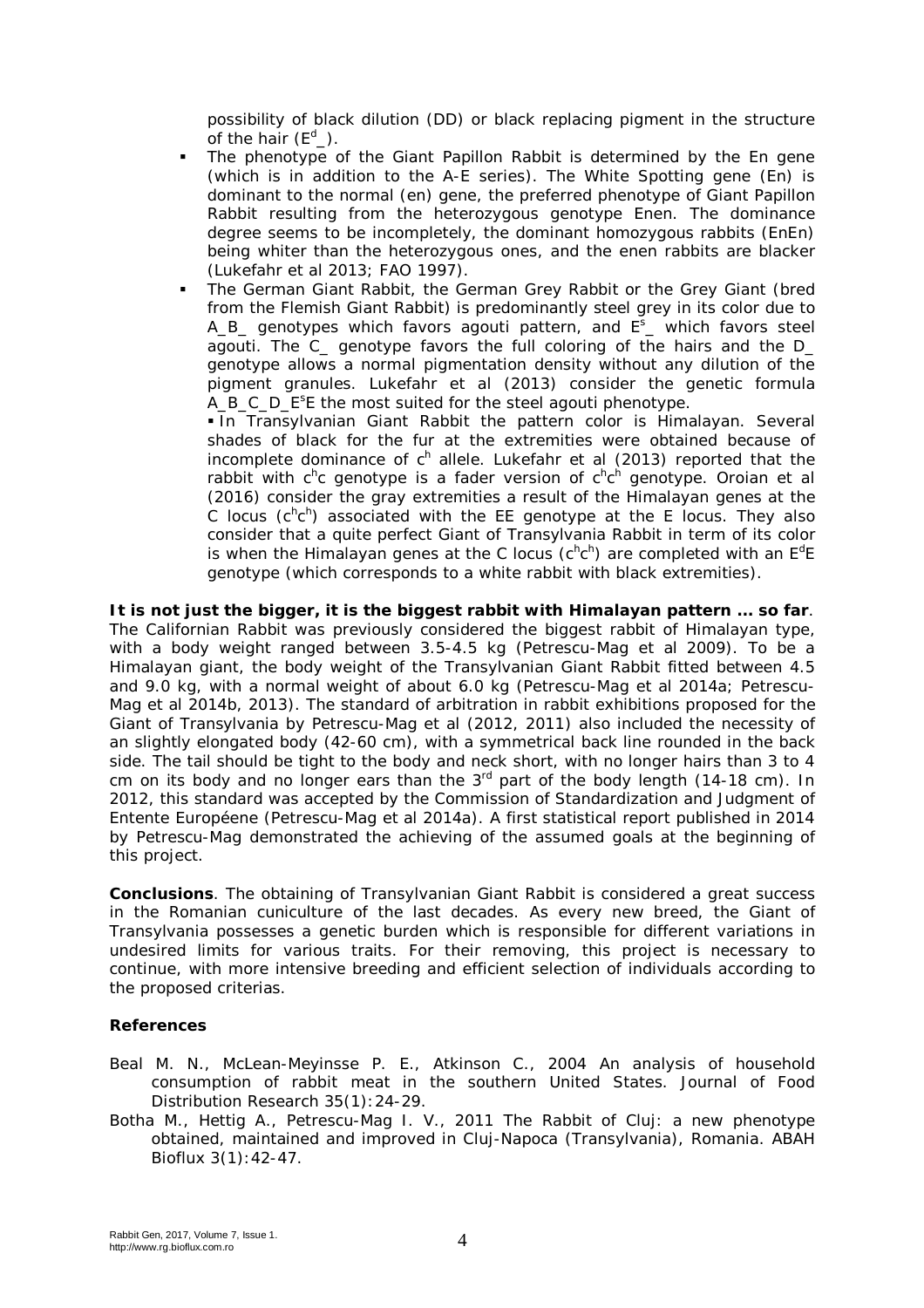- Botha M., Petrescu-Mag I. V., Hettig A., 2013 The first full morphological description of Cluj Rabbit (*Oryctolagus cuniculus*). North-Western Journal of Zoology 9(2):441- 442.
- Botha M., Rákossy Z., Petrescu-Mag I. V., Gavriloaie C., 2015 The Szekler Rabbit born through multiple genotype combination and recombination in order to obtain rare phenotypes in domestic rabbits (Oryctolagus cuniculus). Rabbit Gen 5(1):13-22.
- Carneiro M., Afonso S., Geraldes A., Garreau H., Bolet G., Boucher S., Tircazes A., Queney G., Nachman M. W., Ferrand N., 2011 The genetic structure of domestic rabbits. Mol Biol Evol 28(6):1801-1816.
- Covrig I., Oroian I., Pătruțoiu T. C., 2013 The C locus: rabbit genetics for full color development, chinchilla, seal, sable, pointed black and red-eyed full white. Rabbit Gen 3(1):23-32.
- Dave M. J., Takagi N., Oishi H., Kikuchi Y., 1965 Chromosome studies on the hare and the rabbit. Proc Jap Acad 41:244-248.
- Frunză G., Lazăr R., Boișteanu P. C., 2014 Research regarding nutritional quality of rabbit meat (Belgian Giant Breeds). University of Agricultural Sciences and Veterinary Medicine Iasi, Scientific Papers – Animal Science Series 62:45-48.
- Frunză G., Pop C., Boișteanu P. C., 2015 Technological-quality of rabbit meat (Belgian Giant Breed) and hare meat (*Lepus europaeus* Pallas). University of Agricultural Sciences and Veterinary Medicine Iasi, Scientific Papers – Animal Science Series 63:52-56.
- Ilyés K., Socol C. T., Criste F. L., 2016 The Romanian cuniculture achievements in terms of breed creation up to 2016. Rabbit Gen 6(1):26-40.
- Lukefahr S. D., Cheeke P. R., Patton N. M., 2013 Rabbit production. 9<sup>th</sup> Edition, CABI. pp. 1-12; 202-220.
- Lumpkin S., Seidensticker J., 2011 Rabbits-the animal answer guide. The Johns Hopkins University Press, Baltimore, pp. 49-63.
- Oroian F. C., Balint C., Gavriloaie C., 2016 Extended dark brings good results for short term but is a bad perspective for the artificial selection of Transylvanian Giant Rabbits. Rabbit Gen 6(1):1-6.
- Oroian I. G., Covrig I., Todoran C. F., Botha M., Blaga B. C., Petrescu-Mag I. V., 2014 Distribution of the European rabbit (*Oryctolagus cuniculus*) in Romania. Rabbit Gen 4(1):60-63.
- Petrescu-Mag I. V., Oroian I. G., Botha M., Covrig I., Vesa Ș. C., 2014a Transylvanian Giant Rabbit (*Oryctolagus cuniculus*): rustic means also aggressive. Rabbit Gen 4(1):56-59.
- Petrescu-Mag R. M., Oroian I. G., Botha M., Covrig I., Petrescu-Mag I. V., 2014b Morphological, productive and reproductive characterization of the Transylvanian Giant Rabbit (*Oryctolagus cuniculus*): first statistical report. North-Western Journal of Zoology 10(2):400-403.
- Petrescu-Mag I. V., Petrescu-Mag R. M., Botha M., Oroian I., 2009 Transylvanian Giant Rabbit originates from Arieș and Someș areas (Transylvania, Romania). Transylv Rev Syst Ecol Res 7:187-192.
- Petrescu-Mag I. V., Petrescu-Mag R. M., Păsărin B., Pop D., Botha M., Gîlcă V., Bud I., Hoha G., Creangă Ș., 2011 Proposal of standard for the judgement of the exhibition Transylvanian Gian Rabbit. ABAH Bioflux 3(1):39-41.
- Petrescu-Mag I. V., Petrescu-Mag R. M., Viman O., Botha M., Hoha G., Grun E., Creangă Ș., 2012 The Giant of Transylvania: standard for arbitration in rabbit exhibitions. Rabbit Gen 2(1):1-4.
- Petrescu-Mag R. M., Creangă Ș., Petrescu-Mag I. V., 2013 Mendelian laws in aquaculture and cuniculture: simple and efficient. AACL Bioflux 6(2):111-114.
- \*\*\* FAO, 1997 The rabbit: husbandry, health and production. FAO Animal Production and Health Series no. 21, Lebas F., Coudert P., de Rochambeay H., Thébault R.G., Rome, Italy, pp.1-18; 61-94.